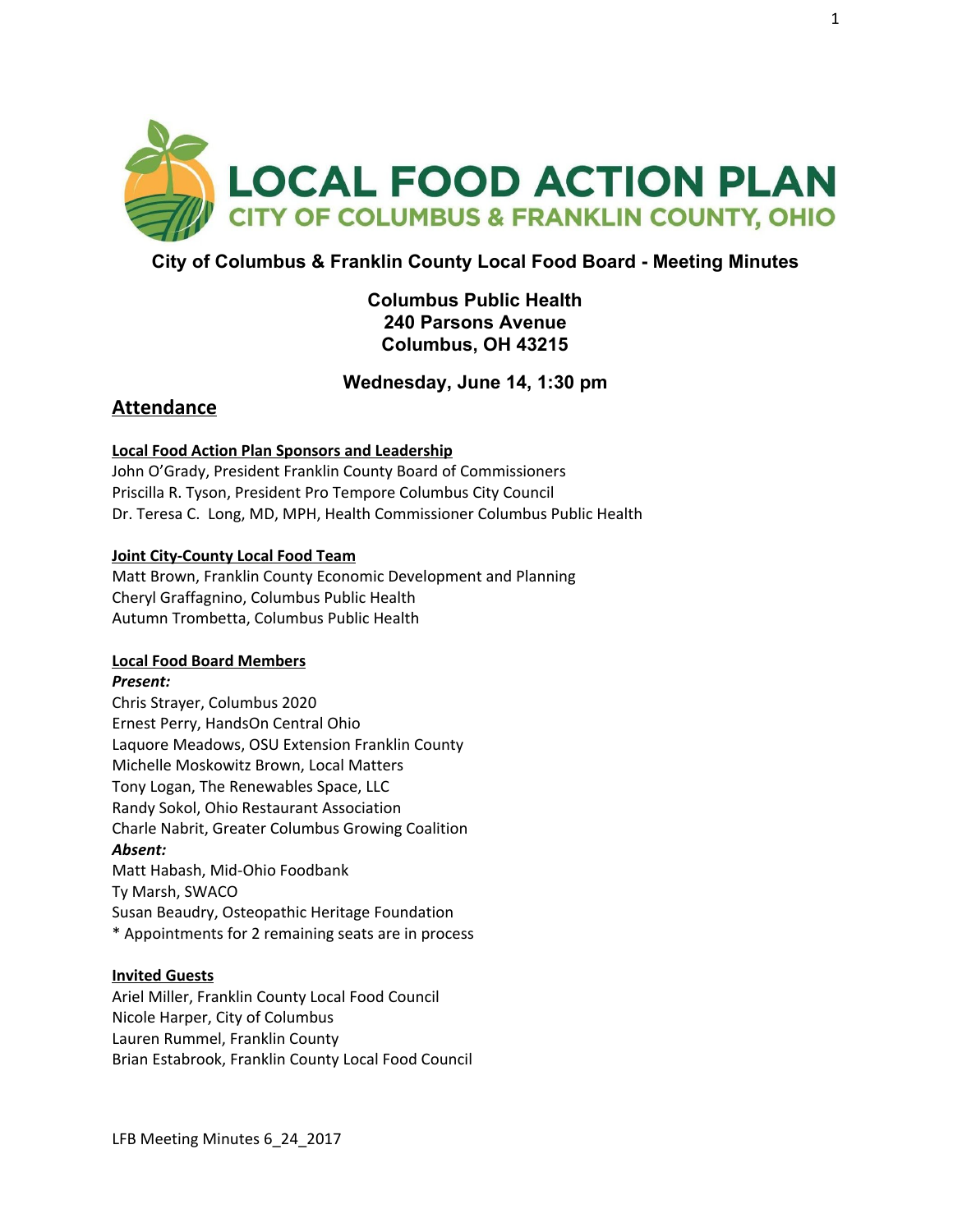Purpose of the Meeting:

- Introduce the Local Food Action Plan (LFAP)
- Define roles and responsibilities of the Local Food Board
- Identify meeting schedule for 2017 and 2018
- Prepare to prioritize actions

| Welcome                                                                                                          | Columbus City Council President Pro Tem Priscilla R. Tyson, Franklin<br>County Board of Commissioners President John O'Grady, and City of<br>Columbus Health Commissioner Dr. Teresa C. Long addressed the<br>Board.<br>Members of the Joint City-County Local Food Team (LFT) were<br>introduced to the Board.                                                                                                                                                                                                                                                                                                           |
|------------------------------------------------------------------------------------------------------------------|---------------------------------------------------------------------------------------------------------------------------------------------------------------------------------------------------------------------------------------------------------------------------------------------------------------------------------------------------------------------------------------------------------------------------------------------------------------------------------------------------------------------------------------------------------------------------------------------------------------------------|
| <b>Introductions</b>                                                                                             | Board Members and Invited Guests were introduced to each other and<br>discussed how their work aligns with the Board.                                                                                                                                                                                                                                                                                                                                                                                                                                                                                                     |
| <b>Presentation:</b><br><b>The Local Food</b><br><b>Action Plan</b>                                              | The Local Food Team presented an overview of the LFAP purpose and<br>planning process.                                                                                                                                                                                                                                                                                                                                                                                                                                                                                                                                    |
| <b>Discussion:</b><br><b>Roles and</b><br><b>Responsibilities</b><br>of the Board                                | The Joint City-County Local Food Team presented an overview of the<br>Local Food Board (LFB) including the appointment process and terms.<br>The responsibilities of the board were also discussed including the<br>between meeting engagement, ad hoc sponsor, and the board by-laws. A<br>discussion was also held regarding how this is brand new work. The<br>board by-laws will be sent to LFB Members for review prior to the August<br>meeting.<br>The meeting schedule was also discussed and upcoming meetings will be<br>held in August and October of 2017 and in January, April, July and<br>October of 2018. |
| <b>Presentation:</b><br><b>Franklin County</b><br><b>Local Food</b><br><b>Council</b>                            | Ariel Miller, Chair of the Franklin County Local Food Council presented an<br>overview of the Council including the history, their role in the LFAP<br>planning process, capacity, and LFAP implementation.                                                                                                                                                                                                                                                                                                                                                                                                               |
| <b>Presentation/</b><br><b>Discussion:</b><br><b>Prioritizing</b><br><b>Actions for</b><br><b>Implementation</b> | The Joint City-County Local Food Team presented the LFAP Actions<br>including community priorities, new efforts, and resources.<br>LFB members then discussed methods for selecting the first actions for<br>implementation. A discussion was held regarding the number of ad hoc<br>teams/actions that can be managed effectively at a given time. LFB<br>members also reviewed ways that ad hoc team sponsors could be                                                                                                                                                                                                  |